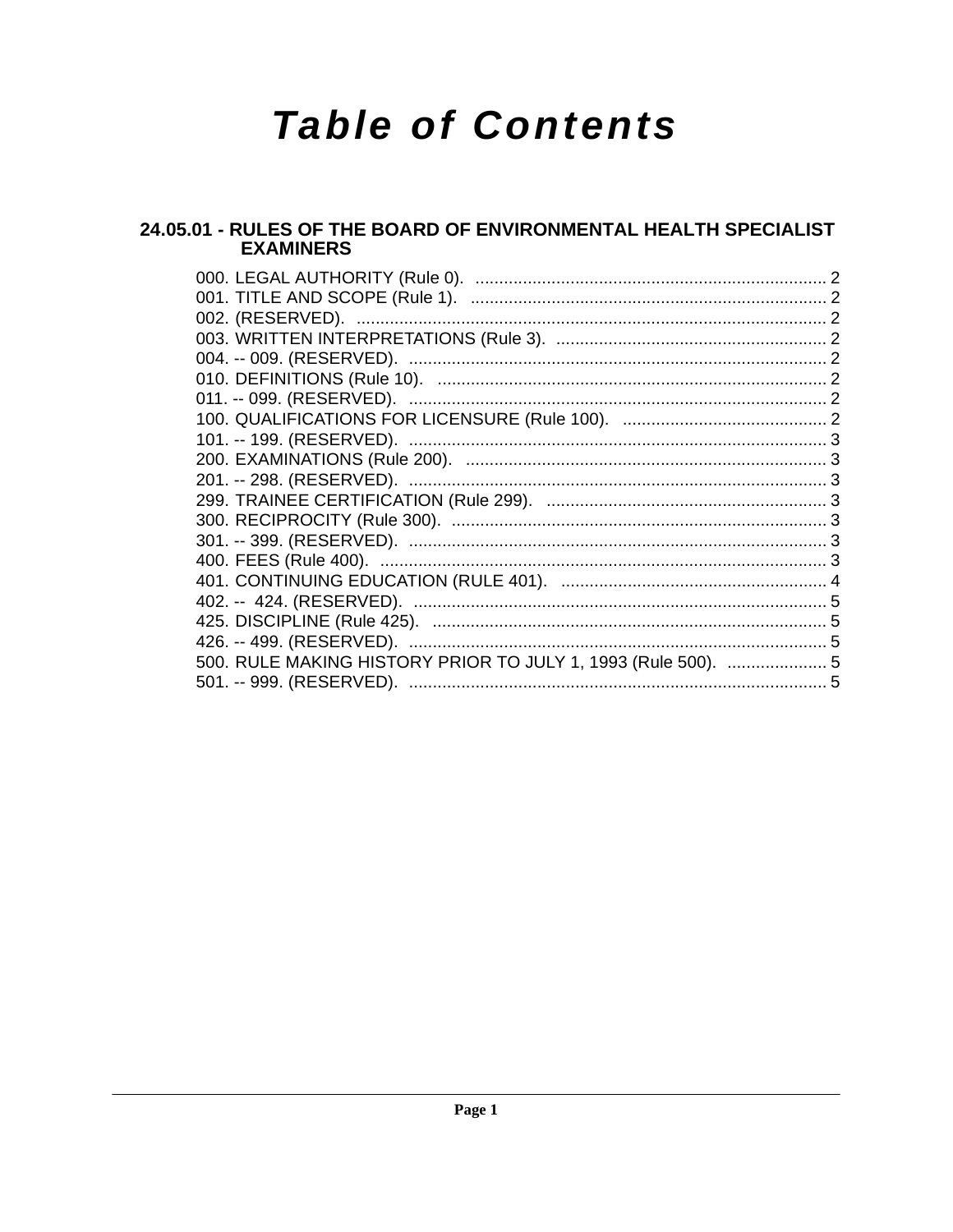#### **IDAPA 24 TITLE 05 Chapter 01**

## <span id="page-1-0"></span>**24.05.01 - RULES OF THE BOARD OF ENVIRONMENTAL HEALTH SPECIALIST EXAMINERS**

#### <span id="page-1-1"></span>**000. LEGAL AUTHORITY (Rule 0).**

These rules are hereby prescribed and established pursuant to the authority vested in the Board of Environmental Health Specialist Examiners by the provisions of Sections 54-2403 and 54-2405, Idaho Code. (7-1-93)

#### <span id="page-1-2"></span>**001. TITLE AND SCOPE (Rule 1).**

These rules shall be cited as IDAPA 24.05.01, "Rules of the Board of Environmental Health Specialist Examiners".  $(7-1-93)$ 

#### <span id="page-1-3"></span>**002. (RESERVED).**

#### <span id="page-1-4"></span>**003. WRITTEN INTERPRETATIONS (Rule 3).**

The board may have written statements which pertain to the interpretation of the rules of this chapter. Such interpretations, if any, are available for public inspection and copying at cost in the main office of the Bureau of Occupational Licenses.

#### <span id="page-1-5"></span>**004. -- 009. (RESERVED).**

#### <span id="page-1-6"></span>**010. DEFINITIONS (Rule 10).**

01. Board. The Board of Environmental Health Specialist Examiners, as prescribed in Section 54-<br>Idaho Code. (7-1-93)  $2401(d)$ , Idaho Code.

#### <span id="page-1-7"></span>**011. -- 099. (RESERVED).**

#### <span id="page-1-8"></span>**100. QUALIFICATIONS FOR LICENSURE (Rule 100).**

Applicants for license to practice as an Environmental Health Specialist in Idaho must: (7-1-93)

01. Moral Character. Be of good moral character. (7-1-93)

02. Education And Experience. Have education and experience as prescribed in Title 54, Chapter 24, Idaho Code. (7-1-93) Idaho Code. (7-1-93)

03. Baccalaureate Degree. A baccalaureate degree in Environmental Health, Sanitary Science, Environmental Science or comparable degrees with a minimum of twenty (20) semester hours or thirty (30) quarter hours in environmental health shall be considered as equivalent to a baccalaureate degree in Public Health for purposes of licensing as an Environmental Health Specialist. Reference Section 54-2408, Idaho Code. (7-1-93)

04. Credentials. Credentials to be filed by all applicants. (7-1-93)

a. An application shall be completed by all applicants for licensure upon a form prescribed by the Board of Environmental Health Specialist Examiners. The application is for permanent filing and will not be returned. (7-1-93) returned. (7-1-93)

b. All applications shall be accompanied by an unmounted photograph, size three inches by three inches (3" x 3") (head and shoulders), taken not more than one (1) year prior to date of original application, which fact shall be attested to by the applicant's signature across the bottom of the picture and attested before a public official authorized to administer oaths. (7-1-93) official authorized to administer oaths.

c. The application shall be accompanied by transcripts showing all college or university education ees granted. (7-1-93) and degrees granted.

d. Application form shall show record of employment since leaving college or university, starting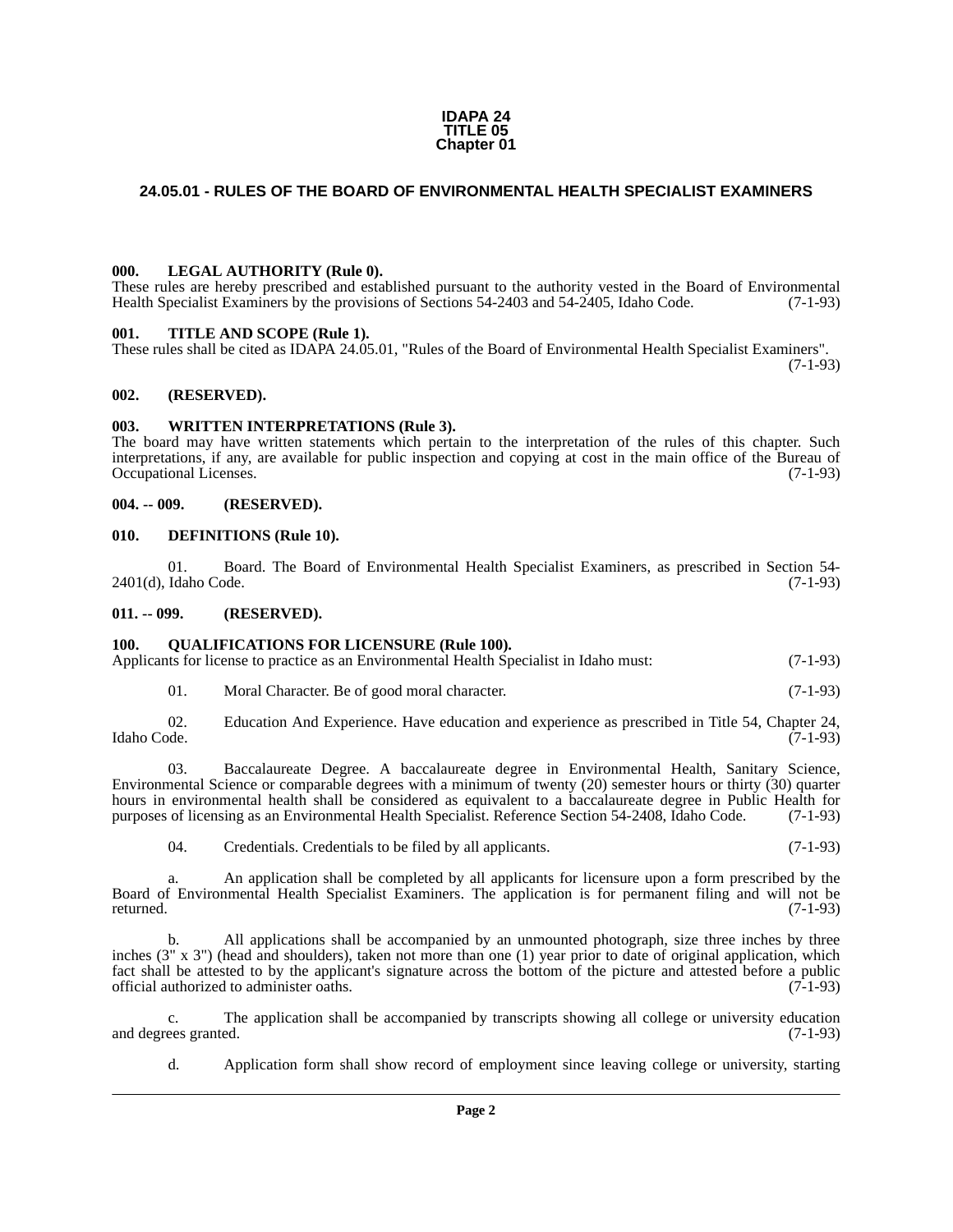## *IDAHO ADMINISTRATIVE CODE IDAPA 24.05.01 Environmental Health Specialist Examiners Board Rules*

with present employment and listing employment record in reverse order. (7-1-93)

e. Applicants who are currently registered as environmental health specialist trainees shall furnish recommendations from supervisor. (7-1-93)

f. Recommendations from three (3) individuals excluding close relatives. (7-1-93)

#### <span id="page-2-0"></span>**101. -- 199. (RESERVED).**

#### <span id="page-2-1"></span>**200. EXAMINATIONS (Rule 200).**

01. Location And Time. Examinations for license of an Environmental Health Specialist and Environmental Health Specialist Trainee in the state of Idaho shall be held annually at the Bureau of Occupational Licenses, Boise, Idaho, and such other dates and places as may be required and designated by the Board of Examiners. (7-1-93)

02. Deadline. Applications for examination must be received by the Bureau of Occupational Licenses ( $7-1-93$ ) sixty  $(60)$  days prior to examination.

Content Of Exam. No applicant will be considered in substantial conformance with the basic policies and principles set forth in the Environmental Health Specialist Act until he has successfully passed the prescribed examination. The examination shall consist of The National Environmental Health Association written examination and/or such other written or oral examination as may be determined by the Board. There will be no refund if the examination is failed. (7-1-97)

04. Passing Score. The passing score in the examination shall be that established by the testing entity.

(7-1-97)

#### <span id="page-2-2"></span>**201. -- 298. (RESERVED).**

#### <span id="page-2-3"></span>**299. TRAINEE CERTIFICATION (Rule 299).**

An applicant who has successfully completed the examination and who is otherwise qualified for licensure as an environmental health specialist as a trainee may apply for a certification of registration in order to complete the experience requirement set forth in Section 54-2408, Idaho Code. (3-23-95) experience requirement set forth in Section 54-2408, Idaho Code.

01. Fee. A twenty-five dollar (\$25) fee must accompany the application. (3-23-95)

02. Certification Of Registration. The certification of registration which will be issued to such an applicant will not remain in effect for any period longer than that specifically required to obtain the experience referred to in Section 54-2408, Idaho Code, and in no case will it be in effect for a period longer than three (3) years. (3-23-95)

03. Maximum Number Of Certificates. No more than two (2) certificates of registration will be issued to any applicant. A qualified applicant will receive an initial certification of registration and will be entitled to apply for one additional certification of registration only if necessary to complete the experience requ for one additional certification of registration only if necessary to complete the experience requirement.

#### <span id="page-2-4"></span>**300. RECIPROCITY (Rule 300).**

Reciprocity may be arranged by the Board through the Bureau of Occupational Licenses with states having substantially equal requirements. All applications for licensure by reciprocity must be reviewed and approved by the<br>(7-1-93) Board. (7-1-93)

#### <span id="page-2-5"></span>**301. -- 399. (RESERVED).**

#### <span id="page-2-6"></span>**400. FEES (Rule 400).**

Fee To Accompany Application. Every application must be accompanied by the application fee examination fee or reciprocity fee whichever is appropriate. (7-1-93) together with the examination fee or reciprocity fee whichever is appropriate.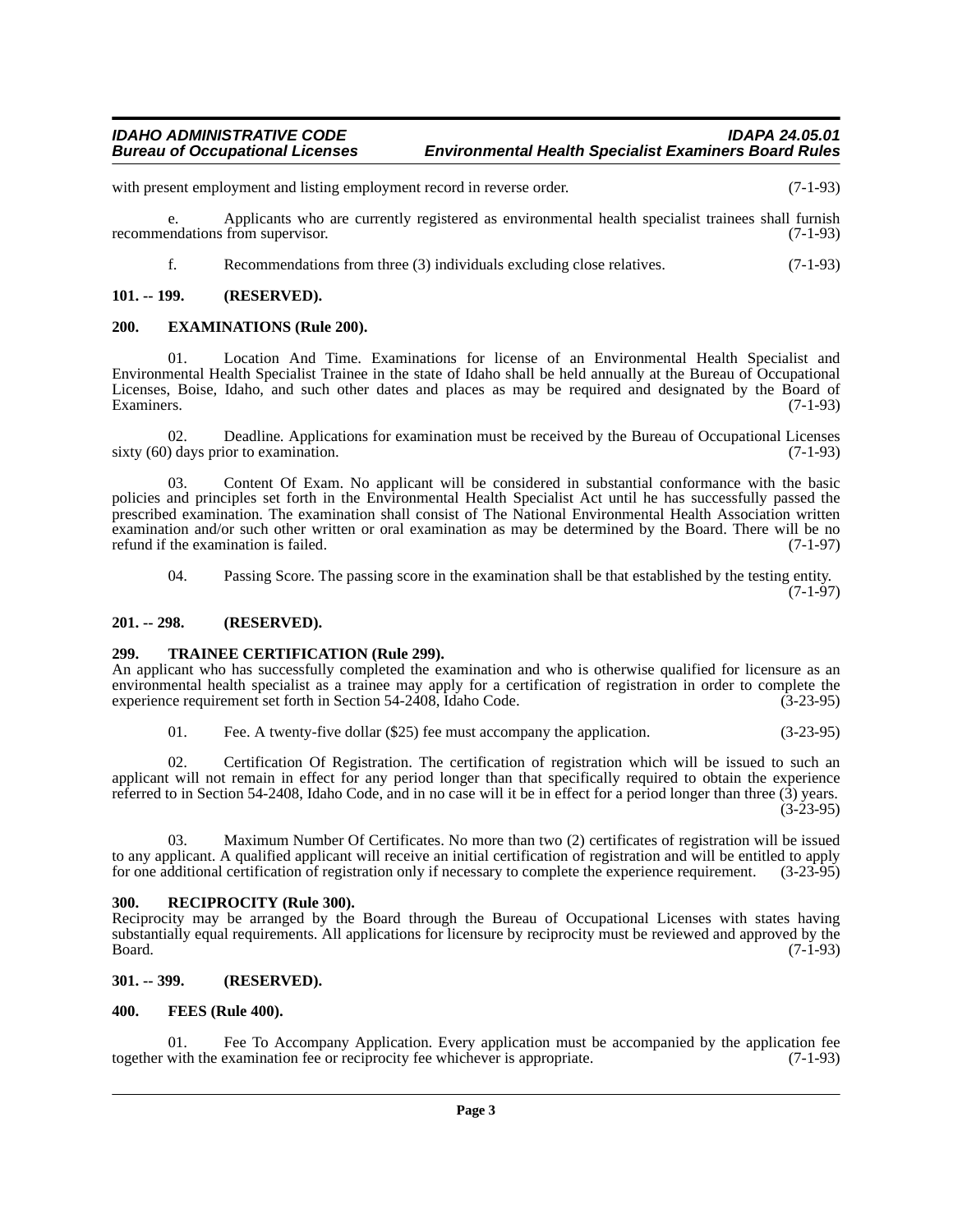## *IDAHO ADMINISTRATIVE CODE IDAPA 24.05.01 Environmental Health Specialist Examiners Board Rules*

02. Reexam Fee. The application fee is not required when applying for reexamination unless the prior existing application has been terminated by board action and the applicant is required to submit another complete application as in the case of one applying for the first time. (7-1-93) application as in the case of one applying for the first time.

| 03. | Fee Schedule. As required by law, the Board has established the following fees: | $(7-1-93)$ |
|-----|---------------------------------------------------------------------------------|------------|
| а.  | Annual renewal fee - Sixty dollars (\$60).                                      | $(7-1-97)$ |
| b.  | Application fee - Twenty-five dollars (\$25).                                   | $(7-1-93)$ |

c. Examination/Reexamination fee - The examination/reexamination fee will equal that charged by nal examining entity together with an additional twenty-five dollar (\$25) administration fee. (7-1-97) the national examining entity together with an additional twenty-five dollar (\$25) administration fee.

| d. | Reexamination fee - Seventy-five dollars (\$75). | $(7-1-93)$ |
|----|--------------------------------------------------|------------|
| e. | Reciprocity fee - Seventy-five dollars (\$75).   | $(7-1-93)$ |
|    | Certificate fee - Five dollars (\$5).            | $(7-1-93)$ |

04. Certificate Fee. The certificate fee is required when changing to Environmental Health Specialist nee status. (7-1-93) from trainee status.

05. Fees Are Not Refundable. Fees are not refundable. (7-1-93)

#### <span id="page-3-0"></span>**401. CONTINUING EDUCATION (RULE 401).**

Each environmental health specialist licensed by the state of Idaho shall attend twenty-four (24) clock hours of approved education courses in each two (2) year period (based on the July 1 renewal date and the year of original licensure). (3-23-95)  $l$  (3-23-95)  $(3-23-95)$ 

| 01.            | Courses. Education courses must include training in topics such as but not limited to: | $(3-23-95)$ |
|----------------|----------------------------------------------------------------------------------------|-------------|
| a.             | Milk and food sanitation.                                                              | $(3-23-95)$ |
| b.             | Public and private water supply.                                                       | $(3-23-95)$ |
| c.             | Water quality.                                                                         | $(3-23-95)$ |
| d.             | Public and private wastewater management.                                              | $(3-23-95)$ |
| e.             | Water recreational facilities.                                                         | $(3-23-95)$ |
| f.             | Air quality.                                                                           | $(3-23-95)$ |
| g.             | Solid and hazardous waste management.                                                  | $(3-23-95)$ |
| h.             | Occupational health and safety.                                                        | $(3-23-95)$ |
| $\mathbf{i}$ . | Institutional health and safety.                                                       | $(3-23-95)$ |
| j.             | Vector control.                                                                        | $(3-23-95)$ |
| k.             | Noise control.                                                                         | $(3-23-95)$ |
| 1.             | Epidemiology.                                                                          | $(3-23-95)$ |
| m.             | Industrial hygiene.                                                                    | $(3-23-95)$ |